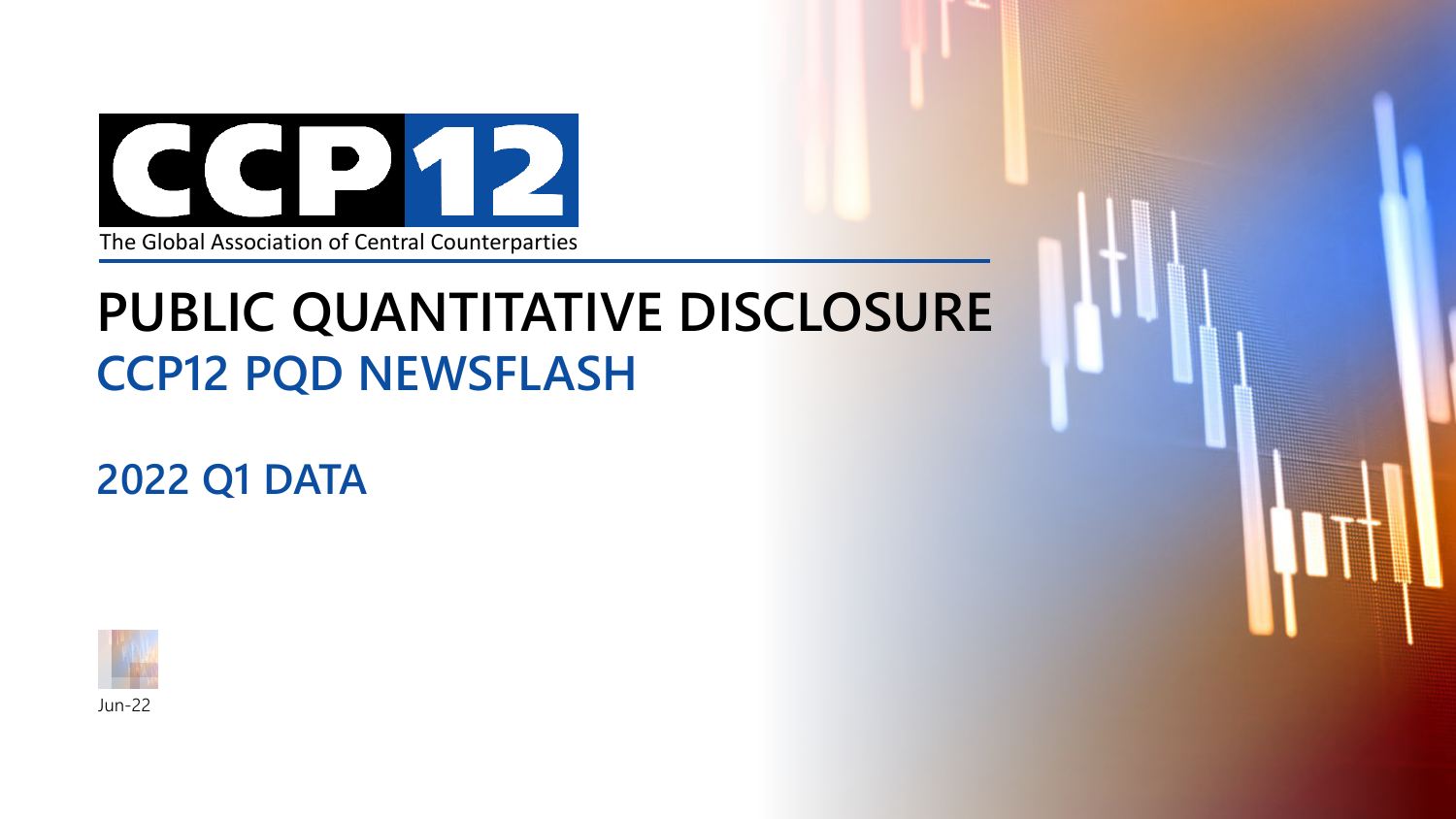# **CCP12 PQD NEWSFLASH 2022 Q1 OVERVIEW**



**The CCP12 PQD Newsflash provides an overview of the risk management provided by CCPs across the globe and complements public statistics (i.e., BIS derivatives statistics). This PQD Newsflash offers an overview of the key statistics, scale and nature of financial market infrastructure risk management from a global perspective and allows market participants to gain a clearer view of the CCP ecosystem.**

The data is aggregated directly from the CCPs themselves according to the CCP12 standardized template, carrying information stipulated in global regulatory guidance. Further details for individual CCPs can be found in links provided on the CCP12 [website](https://ccp12.org/pqd/).

- This publication underlines the scope and scale of risk mitigation provided by central clearing
- CCPs exposure to credit risk is collateralized through high-quality and liquid collateral;
- CCPs risk-manage their clearing exposure by collecting *mark-to-market* losses through regular variation margin (or similar) payments.

| Data for 52 CCPs (33 CCP12<br>members) are included*: |    |
|-------------------------------------------------------|----|
|                                                       |    |
| Americas                                              | 16 |
| <b>APAC</b>                                           | 20 |
| <b>EMEA</b>                                           | 16 |
|                                                       |    |

#### **PQD updates this quarter:**

- CCP12 issued a Press [Release](https://ccp12.org/wp-content/uploads/2022/05/CCP12_PR_PQD_New_Publication_Timeline_Final_20220516_v2.pdf) indicating a change to the PQD publication timeline from a 3 month lag after the quarter-end, to a 2-month lag after the quarter-end. In addition, CCP12 released an updated PQD FAQ [Guide](https://ccp12.org/wp-content/uploads/2022/05/CCP12_PQD_FAQ_Guide_Final_20220516_v1.pdf).
- As of June 2022, over 90% of all CCP12 members are publishing PQDs. There has also been a 4% increase in the adoption of the standardized CCP12 PQD Template since the previous quarter.

<sup>\*</sup> CC&G data is incorporated as a non-CCP12 member. NCC is included as a suspended CCP12 member. CC&G, CCIL, NCC: 2014 Q4 PQD figures used in this report since these PQDs were not released as of 2022-06-14. CCIL require regul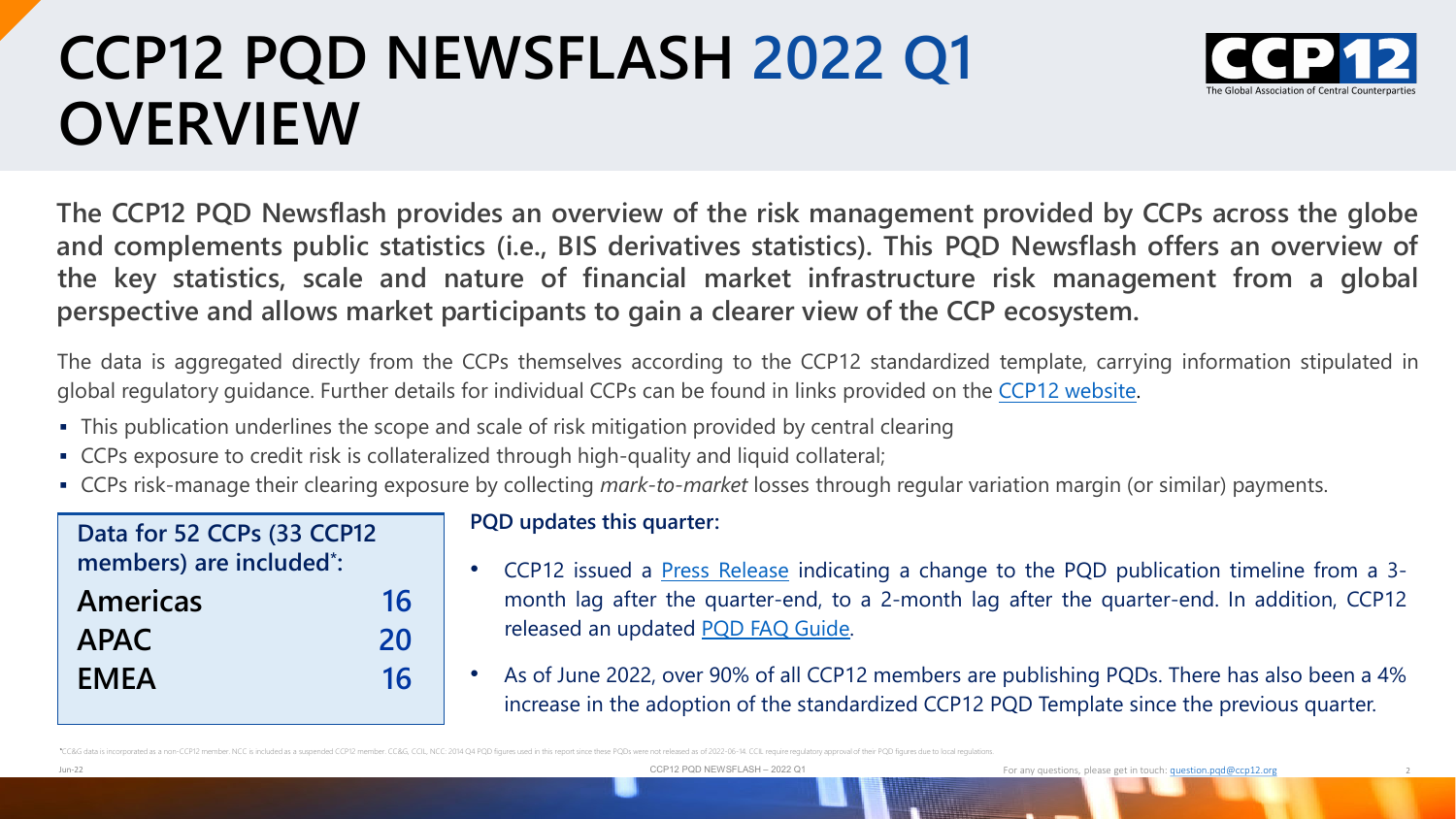# **CCP12 PQD NEWSFLASH 2022 Q1 FEATURED STATISTICS**



3

### **Global CCP Margin† (USD B)**

### **Global Initial Margin & Default Fund (Required):**

| Total Global IM Required (6.1.1)                       | 1,322 |  |  |
|--------------------------------------------------------|-------|--|--|
| Total Global DF Required (4.1.4)                       | 132   |  |  |
| Total Global CCP Collateral Required $(6.1.1 + 4.1.4)$ | 1,453 |  |  |

#### **Global IM & DF Held (PostHaircut):**

| Total Global IM Held (PostHaircut) (6.2.15)                      | 1,755 |
|------------------------------------------------------------------|-------|
| Total Global DF Held (PostHaircut) (4.3.15)                      | 149   |
| Total Global CCP Collateral Held (PostHaircut) (6.2.15 + 4.3.15) | 1.904 |

#### **Global Variation Margin (VM)**

Sum of Total Global Average Daily VM Paid to the CCP by participants each business day (6.6.1) 43

#### **Global Overcollateralization (OC)‡**

| Total Global IM Overcollateralization     | 433 |
|-------------------------------------------|-----|
| Total Global DF Overcollateralization     | 18  |
| <b>Total Global Overcollateralization</b> | 451 |

### **Total Global CCP Collateral (Held) in form of\*:**

| Cash                                                             | <b>Disclosure</b>       | <b>Initial</b><br>Margin | <b>Disclosure</b>       | <b>Default</b><br><b>Fund</b> |
|------------------------------------------------------------------|-------------------------|--------------------------|-------------------------|-------------------------------|
| <b>At Central Bank</b>                                           | $(6.2.1 + 6.2.2)$ 22.3% |                          | $(4.3.1 + 4.3.2)$ 44.6% |                               |
| Secured Cash (incl. Reverse<br><b>Repos) at Commercial Banks</b> | 6.2.3                   | 9.4%                     | 4.3.3                   | 11.0%                         |
| <b>Unsecured Cash at Commercial</b><br><b>Banks</b>              | 6.2.4                   | 4.3%                     | 4.3.4                   | 7.9%                          |
| <b>Non-Cash</b>                                                  |                         |                          |                         |                               |
| Sovereign Gov Bonds - Domestic                                   | 6.2.5                   | 23.4%                    | 4.3.5                   | 29.6%                         |
| Sovereign Gov Bonds - Foreign                                    | 6.2.6                   | 16.3%                    | 4.3.6                   | 3.1%                          |
| <b>Agency Bonds</b>                                              | 6.2.7                   | 1.0%                     | 4.3.7                   | 1.9%                          |
| <b>State/Municipal Bonds</b>                                     | 6.2.8                   | 0.5%                     | 4.3.8                   | 0.2%                          |
| <b>Corporate Bonds</b>                                           | 6.2.9                   | 6.3%                     | 4.3.9                   | 1.1%                          |
| Equities                                                         | 6.2.10                  | 10.7%                    | 4.3.10                  | 0.3%                          |
| Commodities - Gold                                               | 6.2.11                  | 0.2%                     | 4.3.11                  | 0.0%                          |
| Commodities - Other                                              | 6.2.12                  | 0.0%                     | 4.3.12                  | 0.0%                          |
| <b>Mutual Funds/UCITs</b>                                        | 6.2.13                  | 0.2%                     | 4.3.13                  | 0.0%                          |
| <b>Other</b>                                                     | 6.2.14                  | 2.5%                     | 4.3.14                  | 0.5%                          |

\*The sum of the % in the IM column ≠ 100% since: The sum of IM Held across 6.2.1 – 6.2.14 is slightly lower than the Total IM Held Values for 6.2.15, due to DTCC requesting that 6.2.15 figures; and 4 other CCPs providing o

Data has been normalized to USD equivalent, based on a conversation from the foreign exchange rates provided by the [ECB.](https://www.ecb.europa.eu/stats/policy_and_exchange_rates/euro_reference_exchange_rates/html/index.en.html) Based on foreign exchange rates at the quarter-end for each PQD quarterly release. † report since these PODs were not released as of 2022-06-14 CCII

<sup>‡</sup>Calculated as (Total IM and DE Held Po Calculated as (Total IM and DF Held PostHaircut) minus (Total IM and DF Required) (Only PostHaircut values used for Held values). Disclosures (6.2.15 + 4.3.15) – (6.1.1 + 4.1.4) = Total Overcollateralization.

Jun-22 CCP12 PQD NEWSFLASH – 2022 Q1

For any questions, please get in touch: [question.pqd@ccp12.org](mailto:question.pqd@ccp12.org)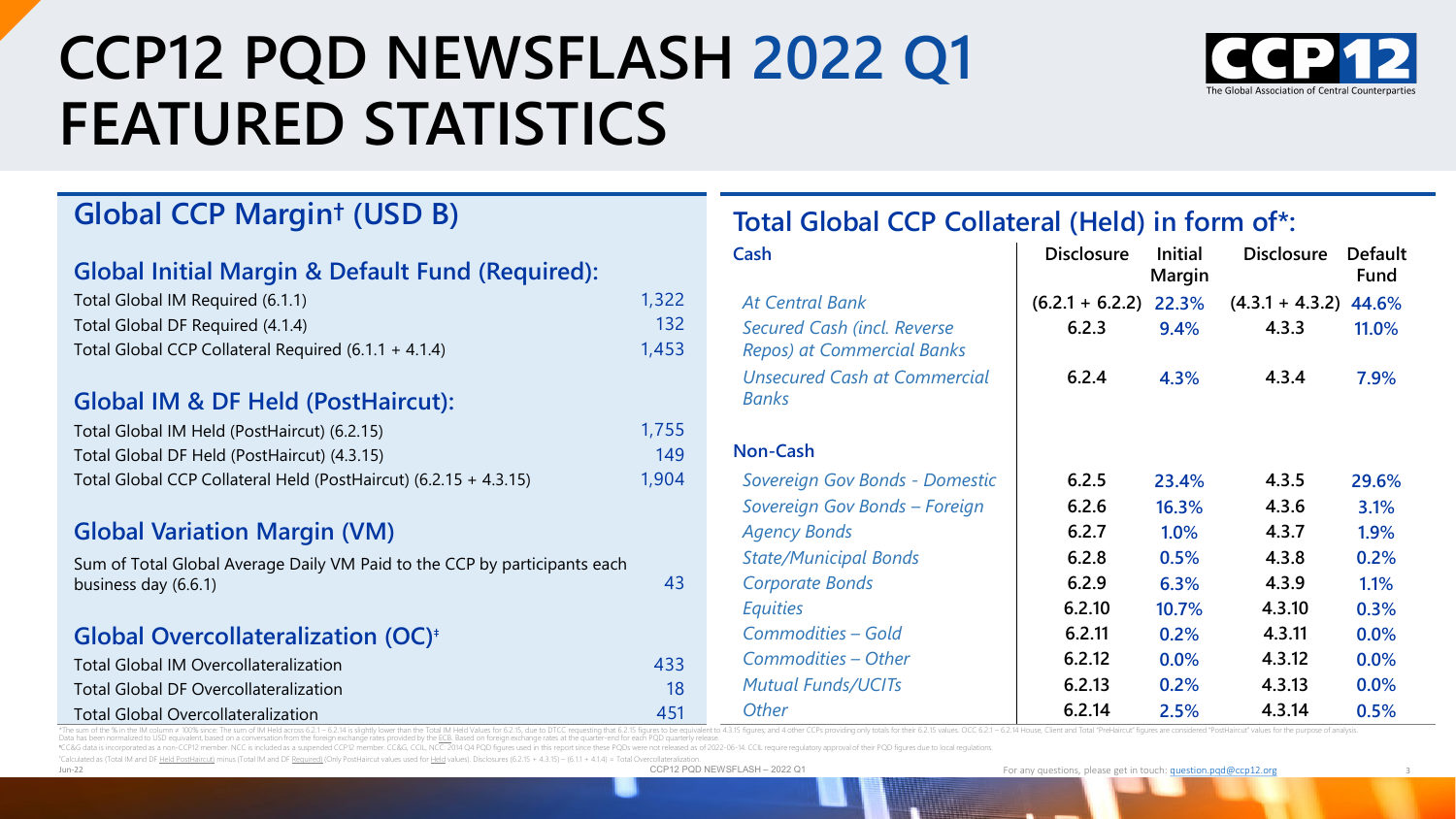**For in -depth analysis of the PQD data, please see the:**

## **2022 Q1 CCP12 PQD Quarterly Trends Report, [here](https://ccp12.org/wp-content/uploads/2022/06/CCP12_PQD_QTR_TRENDS_REPORT_2022Q1_FINAL_20220614_v1.pdf) .**

The CCP12 Quarterly Trends Report provides a detailed insight into the global CCP PQD landscape through the PQD data over past year to date . The report aims to provide market participants and the public with a view of the distribution of collateral across Americas, APAC and EMEA . The report also provides a summary of trends drawn from the data through a variety of selected disclosures within the PQDs .



4

CCP12 PQD NEWSFLASH – 2022 Q1